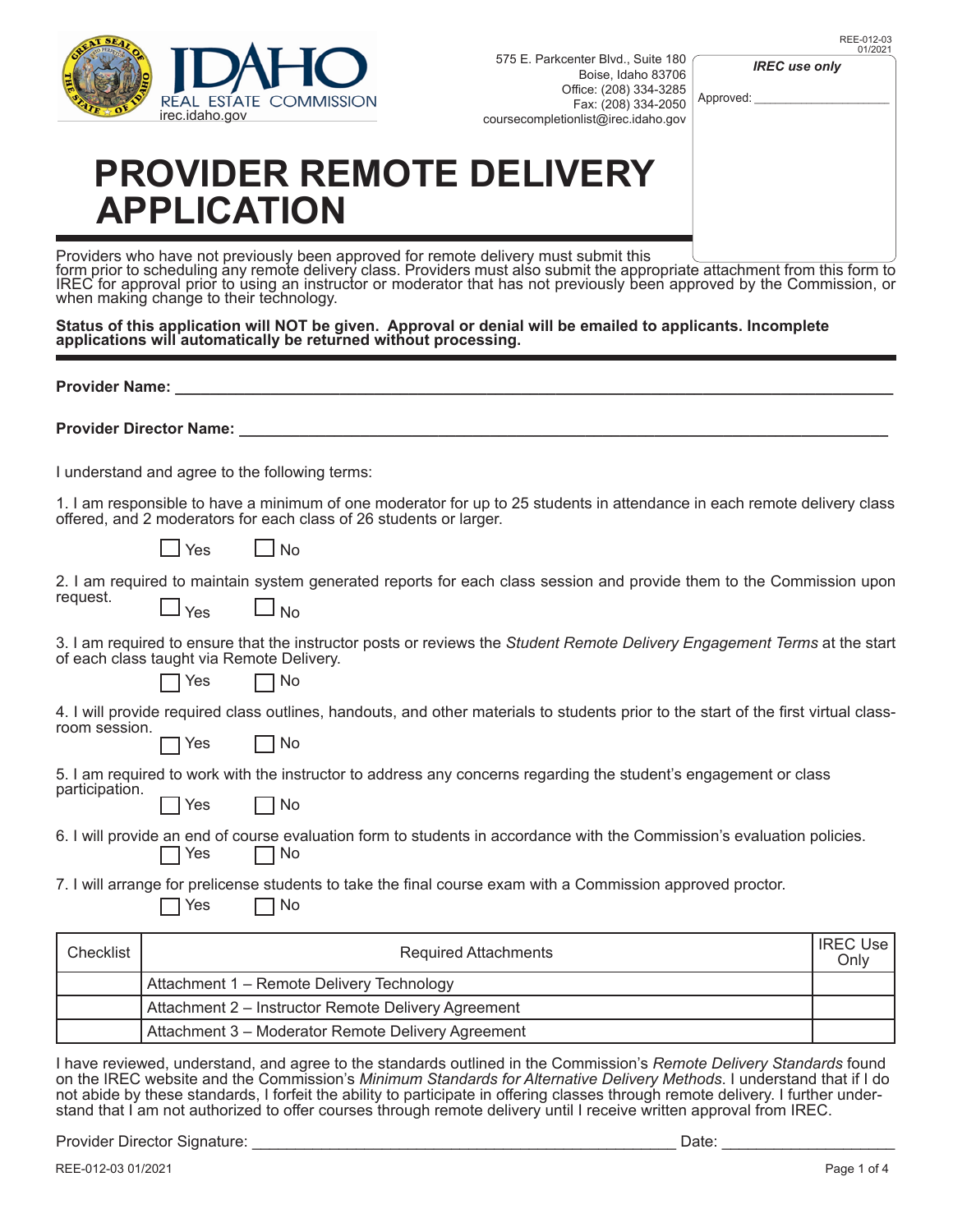## **ATTACHMENT 1 – REMOTE DELIVERY TECHNOLOGY** *(to be completed by the provider)*

| 1. Which technology platform will you be using? Check one:                                                                                                                                                                                                            |                                                                                                                                            |  |  |
|-----------------------------------------------------------------------------------------------------------------------------------------------------------------------------------------------------------------------------------------------------------------------|--------------------------------------------------------------------------------------------------------------------------------------------|--|--|
|                                                                                                                                                                                                                                                                       | Zoom Pro (or greater) Dearborn RE Campus<br>Other:                                                                                         |  |  |
| If you have selected other, you must contact Commission staff before completing this form.                                                                                                                                                                            |                                                                                                                                            |  |  |
| I understand and agree to the following terms:                                                                                                                                                                                                                        |                                                                                                                                            |  |  |
| of this platform.<br>Yes                                                                                                                                                                                                                                              | 2. I have verified the technology equipment of the instructor and moderator are sufficient to meet the minimum requirements<br>l Ino       |  |  |
| $\overline{\phantom{a}}$ Yes                                                                                                                                                                                                                                          | 3. I will only use instructors and moderators who have been sufficiently trained in the use of this remote delivery platform.<br>$\Box$ No |  |  |
| $\perp$ Yes                                                                                                                                                                                                                                                           | 4. I will provide technical support for instructors and students, including a contact phone number for technical support.<br>$\Box$ No     |  |  |
| 5. I will take appropriate steps prior to the beginning of class to verify each student's technology meets the minimum require-<br>ments and I will not allow any student to attend who does not have the appropriate technology or equipment.<br>$\Box$ Yes<br>   No |                                                                                                                                            |  |  |

6. Do you have any remote or hybrid delivery classes planned that IREC should program into the system so that you can schedule them? You may attach an additional page to reference additional courses, if needed.

| <b>Course ID</b> | <b>Instructor Name</b> | Delivery method |
|------------------|------------------------|-----------------|
|                  |                        |                 |
|                  |                        |                 |
|                  |                        |                 |
|                  |                        |                 |
|                  |                        |                 |
|                  |                        |                 |
|                  |                        |                 |
|                  |                        |                 |
|                  |                        |                 |
|                  |                        |                 |
|                  |                        |                 |
|                  |                        |                 |
|                  |                        |                 |
|                  |                        |                 |
|                  |                        |                 |

Once your application has been approved by IREC, you will be able to schedule and offer any course for remote delivery that is currently certified by IREC. If a course ID ending in R has not been created for the class yet, or if you wish to use an instructor who does not appear on the drop down list of instructors when you attempt to schedule the class, please send an email to coursecompletionlist@irec.idaho.gov. Provide the name of the course and instructor in the email so that it can be added to the system for scheduling.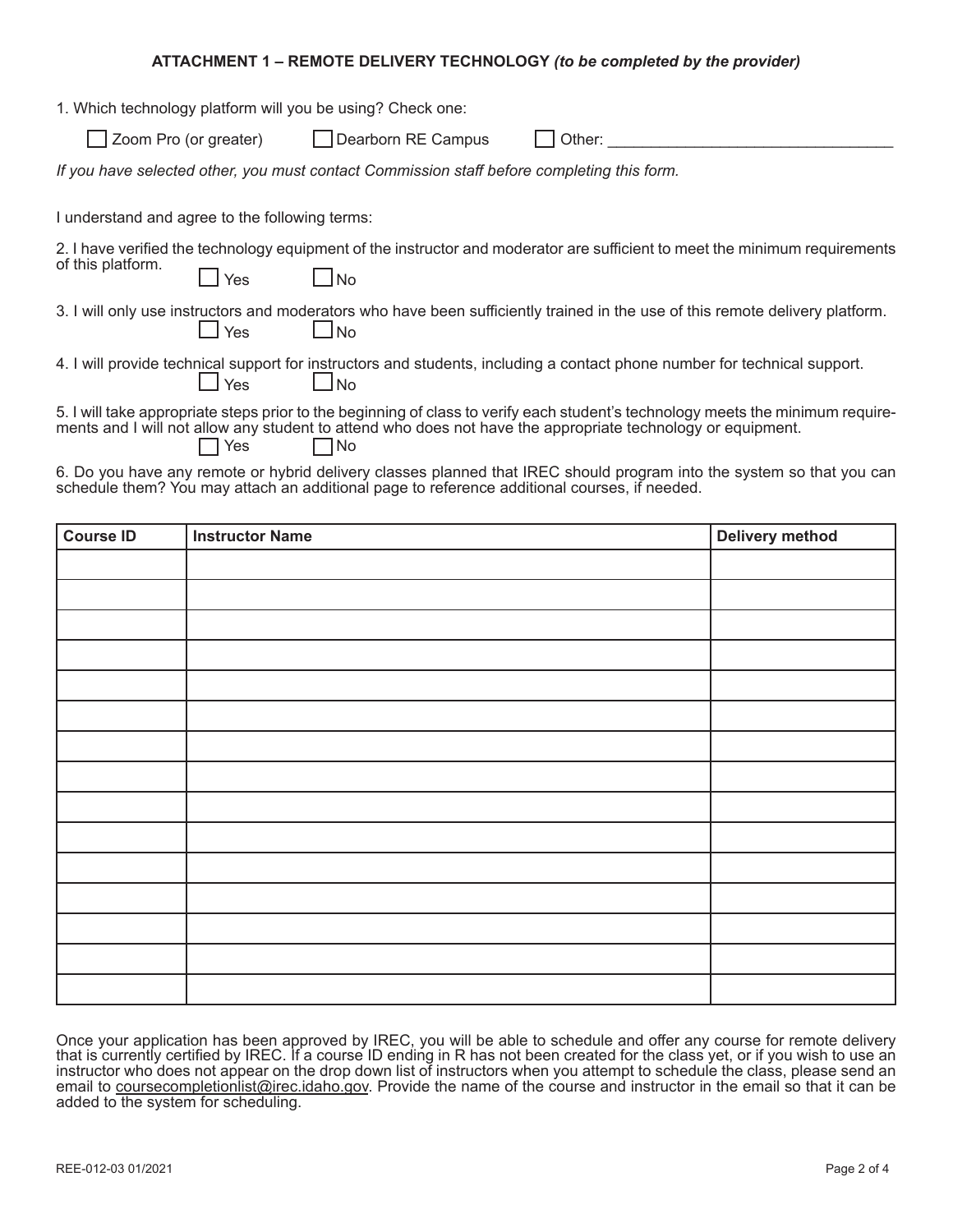## **ATTACHMENT 2 – INSTRUCTOR REMOTE DELIVERY AGREEMENT** *(to be completed by the instructor)*

| 1. Instructor Name:                                     |                                                                                                                         |                                                                                                                                                                                                                                                                                                                                                                                                                                                                                                                    |
|---------------------------------------------------------|-------------------------------------------------------------------------------------------------------------------------|--------------------------------------------------------------------------------------------------------------------------------------------------------------------------------------------------------------------------------------------------------------------------------------------------------------------------------------------------------------------------------------------------------------------------------------------------------------------------------------------------------------------|
| 2. Instructor Contact Information: ____                 | (hone)                                                                                                                  |                                                                                                                                                                                                                                                                                                                                                                                                                                                                                                                    |
|                                                         |                                                                                                                         | (email)                                                                                                                                                                                                                                                                                                                                                                                                                                                                                                            |
| CDEI Certification:                                     | 3. Please list the date that you completed the following training:                                                      |                                                                                                                                                                                                                                                                                                                                                                                                                                                                                                                    |
|                                                         |                                                                                                                         | Commission OnDemand Remote Delivery Training: (must be within the two-year period preceding the instruction                                                                                                                                                                                                                                                                                                                                                                                                        |
|                                                         |                                                                                                                         |                                                                                                                                                                                                                                                                                                                                                                                                                                                                                                                    |
| I understand and agree to the following terms:          |                                                                                                                         |                                                                                                                                                                                                                                                                                                                                                                                                                                                                                                                    |
| Yes                                                     | 4. I must maintain a current CDEI certification while instructing classes through remote delivery.<br>$\blacksquare$ No |                                                                                                                                                                                                                                                                                                                                                                                                                                                                                                                    |
| Yes                                                     | $\sqcup$ No                                                                                                             | 5. I will consistently demonstrate instruction techniques consistent with the principles of adult learning theory.                                                                                                                                                                                                                                                                                                                                                                                                 |
| provided and all approved materials are covered.<br>Yes | No                                                                                                                      | 6. I will manage classroom time and activities appropriately to ensure the full number of approved hours of instruction are                                                                                                                                                                                                                                                                                                                                                                                        |
| rooms, and other engagement techniques.<br>Yes          | No                                                                                                                      | 7. I will engage students during remote delivery by asking direct questions, using polls, classroom activities, breakout                                                                                                                                                                                                                                                                                                                                                                                           |
| Yes                                                     | No                                                                                                                      | 8. I will have an environment free from background noise and distraction and I will not use a virtual background.                                                                                                                                                                                                                                                                                                                                                                                                  |
| classroom instruction.<br>Yes                           | $\Box$ No                                                                                                               | 9. I will keep my face in full, clear view of the camera at all times and will keep a continuous audio and video fee during all                                                                                                                                                                                                                                                                                                                                                                                    |
| Yes                                                     | No                                                                                                                      | 10. I will maintain a professional demeanor and engage in professional behavior during the classroom instruction.                                                                                                                                                                                                                                                                                                                                                                                                  |
| Yes                                                     | 11. I will interact with other individuals in a way that promotes and enhances learning for all.<br>No                  |                                                                                                                                                                                                                                                                                                                                                                                                                                                                                                                    |
| $\Box$ Yes                                              | 12. I will ensure that the IREC Attendance Policy is strictly adhered to in the virtual classroom.<br>$\Box$ No         |                                                                                                                                                                                                                                                                                                                                                                                                                                                                                                                    |
|                                                         |                                                                                                                         | 13. I will post or review the Student Remote Delivery Engagement Terms at the start of each class taught via Remote                                                                                                                                                                                                                                                                                                                                                                                                |
| Delivery.<br>Yes                                        | $\Box$ No                                                                                                               |                                                                                                                                                                                                                                                                                                                                                                                                                                                                                                                    |
| IREC.                                                   |                                                                                                                         | I have reviewed, understand, and agree to the standards outlined in the Commission's Remote Delivery Standards found<br>on the IREC website and the Commission's Minimum Standards for Alternative Delivery Methods. I understand that if I do<br>not abide by these standards, I forfeit the ability to participate in offering classes through remote delivery. I further under-<br>stand that I am not authorized to instruct courses through remote delivery until the provider receives written approval from |

Instructor Signature: \_\_\_\_\_\_\_\_\_\_\_\_\_\_\_\_\_\_\_\_\_\_\_\_\_\_\_\_\_\_\_\_\_\_\_\_\_\_\_\_\_\_\_\_\_\_\_\_\_\_\_\_\_\_\_ Date: \_\_\_\_\_\_\_\_\_\_\_\_\_\_\_\_\_\_\_\_